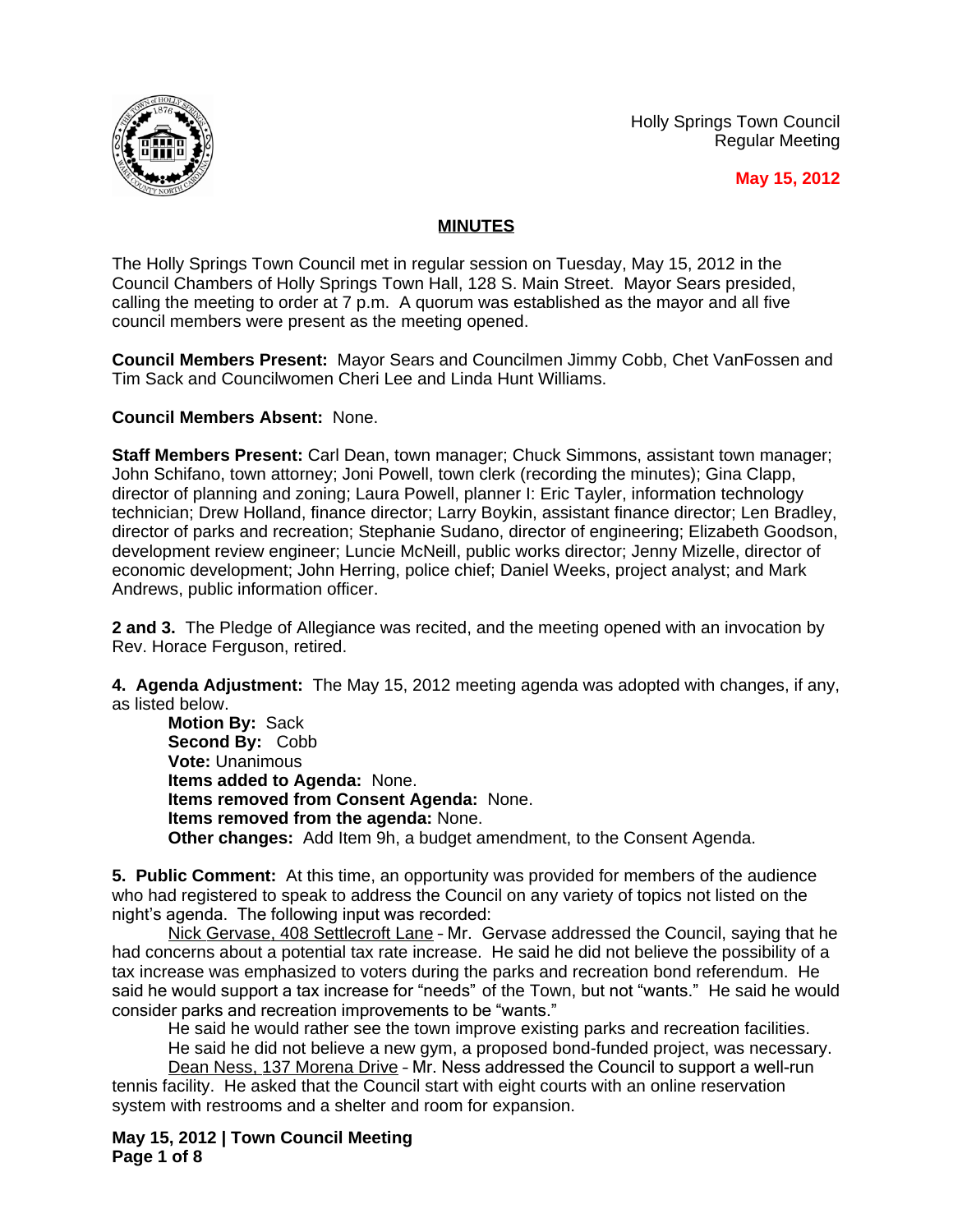Rick Whately, 4808 Salem Ridge –Mr.W hately also supported development of a premium public tennis facility. He said the Town needs an eight-court managed tennis facility that would accommodate public play and tournament play.

Gerald Holleman, 5625 Easton Street -- Mr. Holleman said he saw the Mims Park plan, and he likes it. He said he wished the Leslie-Alford-Mims house was part of it because it is the last vestige of history in Holly Springs. He suggested a staff-generated public/private partnership to acquire the property and use it for a senior center.

He noted that the population of children in Holly Springs today is more than the entire population of the town in the late 1990s when a first parks and recreation bond referendum was held, which resulted in the Womble Park complex he hopes can now be completed.

Joe Mayconich, 153 Summit Oaks Lane - Mr. Mayconich supports a tennis complex as a family activity. He said folks move to the community and begin seeking out recreational facilities, and he said he believes Holly Springs needs facilities for tennis players.

6a. National Women's Health Week – Mayor Sears announced that National Women's Health Week is an annual observation sanctioned by the President of the United States. The purpose is for women to celebrate taking responsibility for their own health through greater knowledge and understanding and for public and private women's health partners to improve awareness of key women's health issues.

He said one such partner is the national Curves Corporation, and, specifically, Curves of Holly Springs, which is owned and operated by Anita Douglas. Anita's business will celebrate National Women's Health Week by making health information and gym memberships more accessible to women in Holly Springs by hosting a week-long open house at Curves.

National Women's Health Week is being observed May 13 through May 19.

Mayor Sears introduced Mrs. Douglas, who spoke on various activities that will be held during the week to celebrate healthy women everywhere.

**Action:** None.

**7a. Proposed FY 2012-13 Budget -** Mr. Dean presented his recommended FY 2012-13 Town budget for the Council's review.

Mr. Dean presented the budget with a zero-cent tax rate increase. Both the General Fund and Utility Funds are balanced based on projected revenues for the coming year with a .415-cents tax rate.

Mr. Dean then outlined the budget proposal. He explained that it is based on a 99% collection of a .415-cent tax rate applied to a total town value of \$3,311,250,000.

The following bullet points are highlights of the budget.

Proposed budget is based on 99% collection rate

Approximate tax base of \$3,311,250,000

No Tax Rate Increase = \$0.415 per \$100 valuation

No increase in garbage collections fees, recycling fees or yard waste fees, remain \$9.50, \$4.25 and \$2.00

No funds from fund balance

Eliminated administrative position in the town manager's office.

Six new positions in General Fund: Two Telecommunicators in Public Safety; Two Public Works Technicians in Streets; a Customer Service representative for the Hunt

Community Center and a Parks Assistant at Bass Lake.

\$30,000 in non-profit contributions, (\$10,000 Chamber projects; \$5,000 TRACS, \$15,000 designated via grants)

No new positions in Utillity Fund

Development fees will remain the same for next budget year

2.5% market adjustments for salaries and merit/performance pay funded at 2.5%

5% 401k contribution and longevity benefits

State-mandated 6.74% increase in retirement

**May 15, 2012 | Town Council Meeting Page 2 of 8**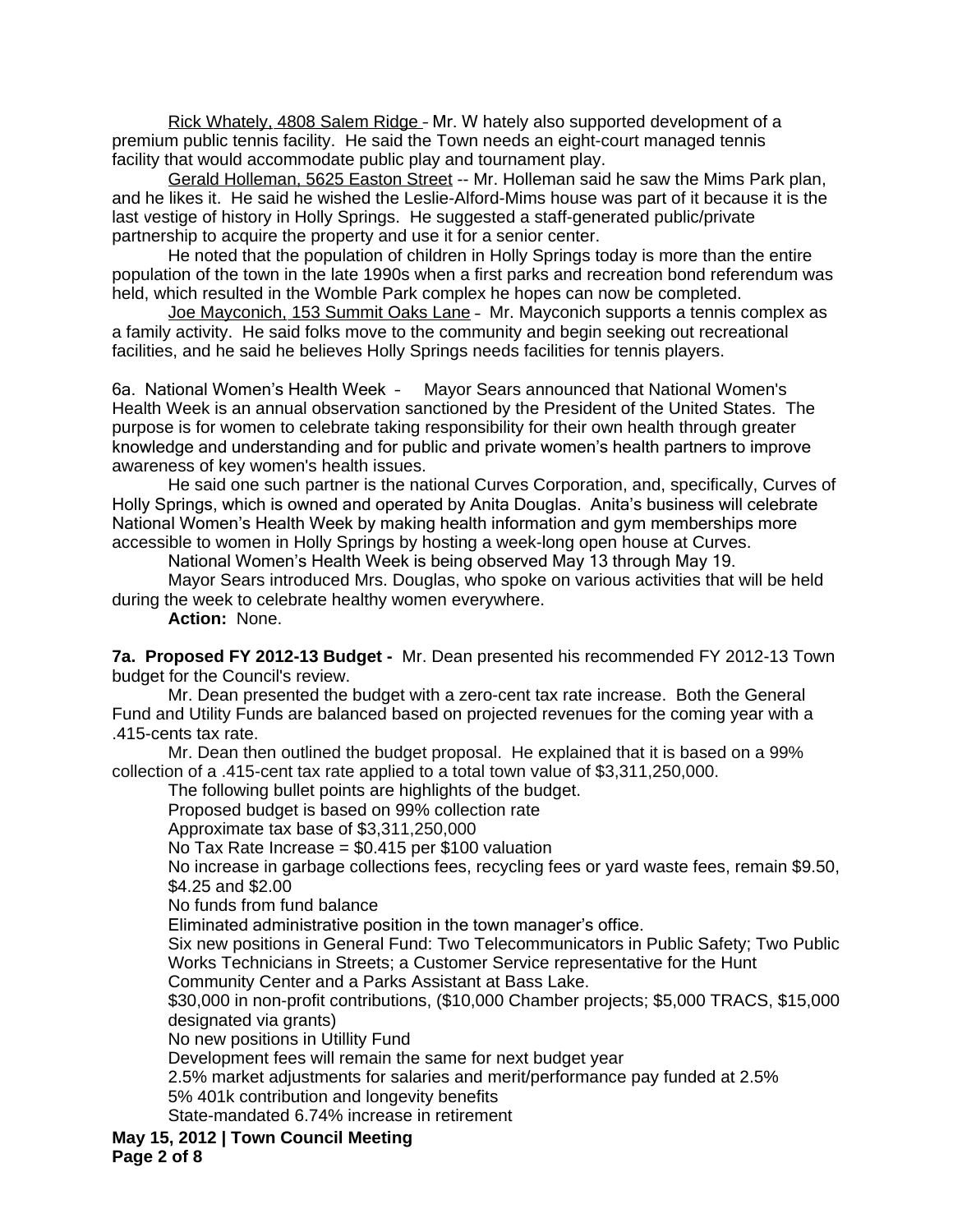Health insurance rates budgeted with 7.5% increase (switch from United Healthcare to Blue Cross Blue Shield)

Mr. Dean asked the Council to set aside a special meeting night in May or June when Council member questions and suggestions for revisions to the budget plan can be discussed.

**Action:** The Council approved a motion to set a special meeting of the Town Council for 2 p.m. Monday, May 21, 2012 in the Cultural Center meeting rooms for the purpose of discussing potential adjustments to the proposed FY 2012-13 budget.

**Motion By:** VanFossen **Second By:** Cobb **Vote:** Unanimous

**7b. Fences -** Resident Mr. Jesse Davis addressed the Council, explaining that the town engineering and public works departments are in the midst of a project to work on the town sewer lines to eliminate and/or reduce the odors that these lines are producing in several neighborhoods near these sewer lines. He said that in his dealings with the public works and engineering departments over the last 12 years (his fence has been up for 10 of those years), the spoken (and enforced) policy on fences in the easement has always been that these structures are allowed as long as they do not block the easement or hinder the town maintenance crews; with the understanding that in an emergency the town can remove the structures if they are in the way and will not replace them.

He said in light of recent events, it has been demonstrated that this is not the *written* policy of Holly Springs concerning structures encroaching easements. The written policy states: "Large trees, fences, gates, or any type of structures (e.g. retaining walls or utility sheds) shall not be placed within any Town utility easement." - Holly Springs Design & *Construction Standards Manual, section 2.10*

Mr. Davis requested the Council make the spoken policy become the official written policy like other towns in our area as it is much more reasonable. As an example, he provided an excerpt from the Town of Cary's Public Works website on easements making it clear that encroachments are accepted if they do not obstruct access.

He said he would request that the town update the Design & Construction Standard Manual, section 2.10 to include language that permits encroachments on utility easements provided that they do not block access to the easement and that an encroachment agreement is obtained from the town engineering department.

**Action:** The Council approved a motion to direct staff to research and return with alternative language for consideration.

**Motion By:** Williams **Second By:** VanFossen

**8. Public Hearing: Special Exception Use Petition 12-SEU-01 -** Ms. Laura Powell said the Town has received a request for a child care center to be located within the existing Green Oaks Business Center. The proposed child care center would be approximately 6,600 square feet and would occupy five bays of flex space. The only exterior modifications to the existing building would be to convert the existing rear roll-up doors to glass windows. The proposed tenant also would create a fenced outdoor play and educational area.

The Planning Board has reviewed the application and recommends approval following a split vote.

Councilwoman Williams addressed the question of the neighboring dog day care center and the potential for stormwater runoff from the dog runs.

Ms. Goodson said engineering staff had visited the site and believes water runoff would not be an issue, although there are ongoing issues with the dog day care center.

**May 15, 2012 | Town Council Meeting Page 3 of 8** With that explanation completed, Mayor Sears opened the public hearing to accept sworn testimony. The following testimony was recorded under oath administered by the Town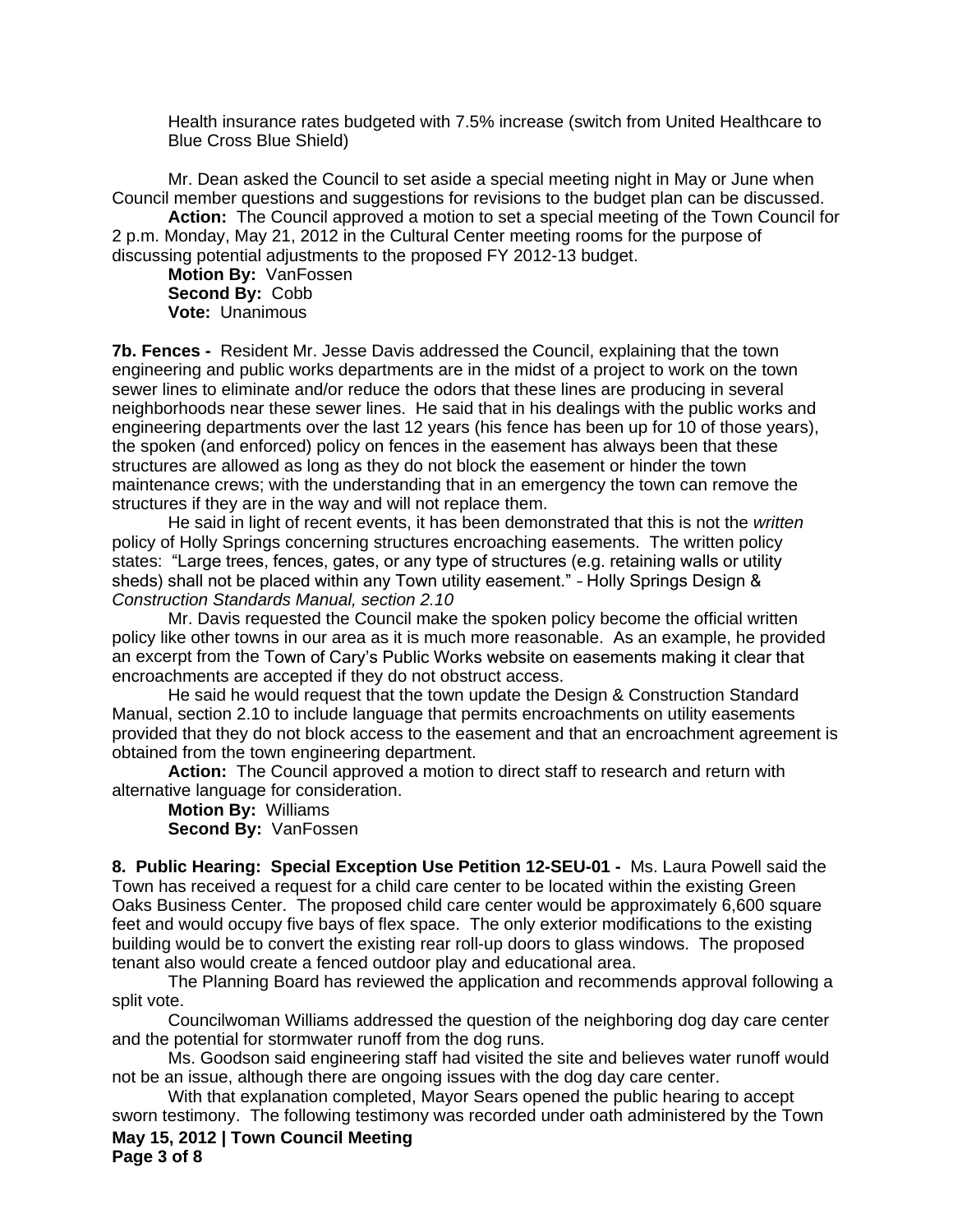Clerk:

Jason Worthington, 2049 Herbert Akins Road, the applicant - Mr. Worthington spoke in support of the petition and explained that his background is education and he wants to provide a high quality environment in which children will be prepared for the next level of education.

Kris Weidling, 475 Green Oaks Parkway– Mr. Weidling, who is employed by a neighboring corporation, spoke in support of the project because it would help employees because it is so close by. He said the school would help with attracting and retaining employees. He said he was impressed with the applicant's well thought-out plan.

Graham Smith, landscape architect for the project– Mr. Smith addressed the question of the neighboring dog day care. He said while there is only 10 feet of separation between the dog day care property and the subject property, there is a solid plan of fencing and landscaping.

Councilman VanFossen said he was concerned about the potential for a bottle neck of traffic.

Mr. Worthington said there drop-off and pick-up of children would be staggered and traffic would not bottle neck beyond what the parking lot could hold.

Jonathan Atkins, 5537 Spence Plantation Lane - Mr. Atkins is owner of the neighboring business, Restoration Experts– Mr. Atkins said he had significant concerns about use of this space as an educational facility. He said he felt egress and access would bottle neck; there is no room for some of his overnight delivery parking; only five spaces for the two current businesses would be left; and he said he though fathers and mothers picking up children would socialize while children play in the parking lot, and he thought that would be dangerous.

Mr. Atkins noted that the Council did not allow a church use for the same site, and he feels allowing a school would be contradictory.

Mr. Atkins said he has a lease for 2,600 square feet of the subject property for the next three years and he has not vacated that lease, and there has been no communication with him about it.

Eric Wilkinson – Mr. Wilkinson spoke in support of the petition.

Tucker Cardwell– Mr. Cardwell is manager of Fastenall. He said his business is open 7 a.m. to 5 p.m., and 18-wheelers and utility trucks frequent his parking lot. Mr. Cardwell said he does not believe the entrance will accommodate his business traffic.

Charles Paul, Wilmington– Mr. Paul is manager of the Green Oaks Business Center property. He said he represents the leasor of both the Fastenall and Restoration Experts business sites. He said the location and growth of Novartis is taking the Green Oaks Business Center in a new direction, and he said the Council's decision is whether or not the special exception use permit is to be granted. He said he would address lease issues with the current tenants.

Council asked questions to ensure that traffic would not interfere with children.

Mr. Smith addressed issues about the parking lot. He said the Green Oaks Business Center has more parking lots than needed for the toal plan. He said he did not believe the site would lend itself to socializing, and children must be walked in to be checked in at the school, so there would be no safety issues.

There being no further testimony, the public hearing was closed.

Mayor Sears asked Ms. L. Powell to address the question of parking. She said the site meets requirements of the Unified Development Ordinance.

Councilman VanFossen asked if staff was certain the parking lot would be adequate for all uses in the building.

Mr. Schifano suggested that if the Council were going to ask questions and receive answers, then it would be best to reopen the public hearing, reminding speakers that they are still under oath to tell the truth.

**Action:** The Council approved a motion to reenter the public hearing. **Motion by:** Sack **Second by:** Cobb **Vote:** Unanimous

**May 15, 2012 | Town Council Meeting Page 4 of 8**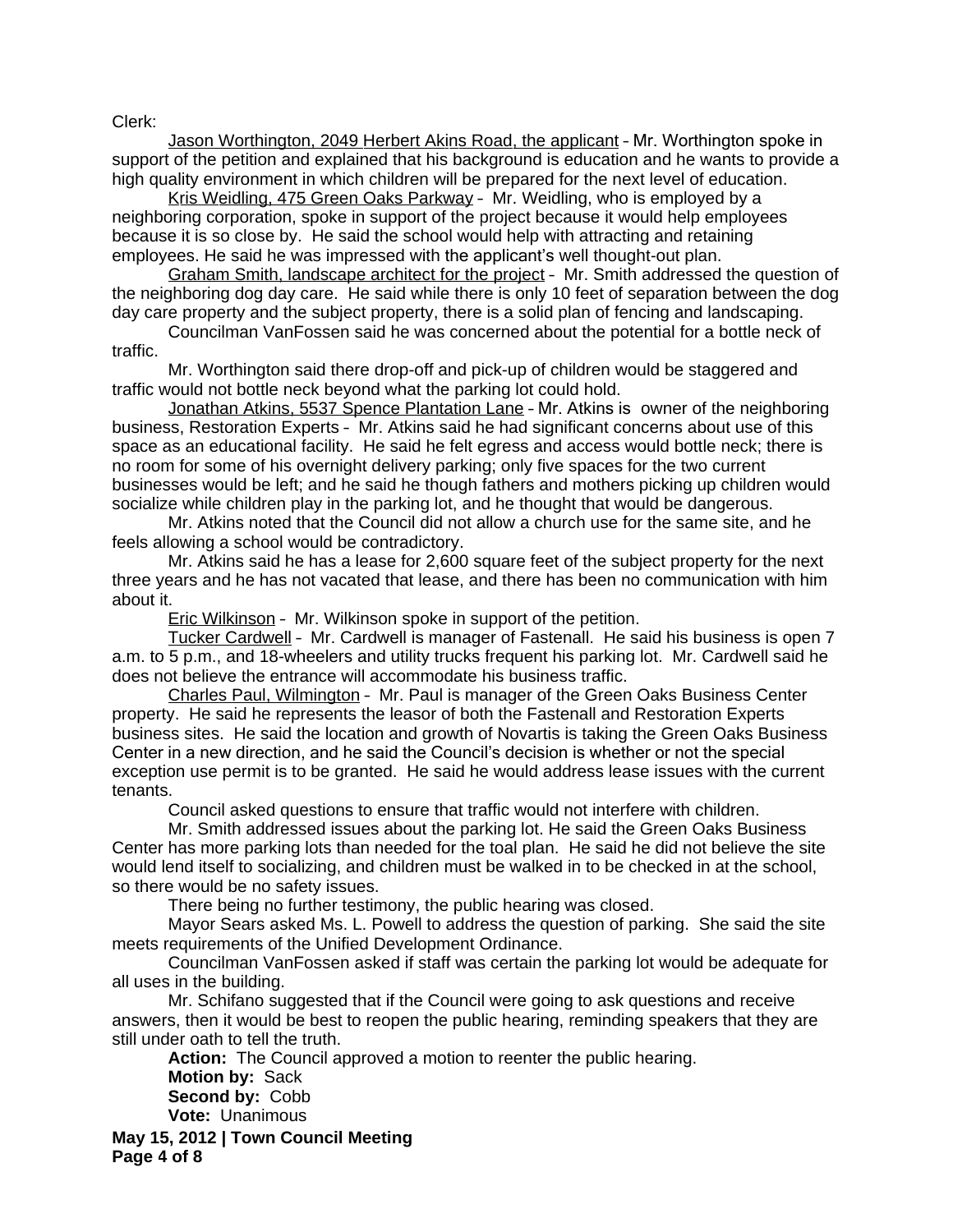Pete Esperson, Planning Board - Mr. Esperson reported to the Council that the Planning Board was not aware that some of the current flex space for the child care was partially occupied; he said the Planning Board was not aware that 18-wheelers might be a problem. He said had the Planning Board members known, they would have discussed it more.

Mayor Sears reclosed the public hearing.

Councilman Sack said it sounds like a facility that has support and would serve tenants in the park. He said he was, however, concerned about traffic in the parking lot. He said he also is concerned about signage rules and visibility and he does not want to hear in the future that the dog day care next door is a problem.

Councilwoman Williams said she was supportive of the application generally, but concerned about the safety factor.

Councilwoman Lee agreed.

After discussion, the Council concluded that enough safety factors were in place to protect children in the parking lot.

**Action #1:** The Council approved a motion to make and accept the findings of fact to be recorded in the minutes for Special Exception Use Petition #12-SEU-01 for Imaginations Learning Center to allow for a child care center from Section 4.02 A. 2. d. Research and Technology District as submitted by DHM Design, Project Number 12029, dated revised 3/26/12.

Special Exception Use Findings of Fact:

A special exception use may only be granted upon the presentation of sufficient evidence to enable a written determination that:

- a. The proposed use will not be injurious to the public health, safety, comfort, community moral standards, convenience or general welfare;
- b. The proposed use will not injure or adversely affect the adjacent area;
- c. The proposed use will be consistent with the character of the district, land uses authorized therein, and the Town of Holly Springs Comprehensive Plan;
- d. The proposed use shall conform to all development standards of the applicable district (unless a waiver of such development standards is requested as part of the special exception use petition and approved as set forth above, in which case the proposed use shall conform to the terms and conditions of such waiver).
- e. Access drives or driveways are or will be sufficient in size and properly located to: ensure automotive and pedestrian safety and convenience, traffic flow as set forth in Section 7.09 -Pedestrian Circulation and Vehicular Area Design; and, control and access in case of fire or other emergency;
- f. Off-street parking areas, off-street loading areas, trash enclosures, trash pick-up and removal, and other service areas are located so as to be safe, convenient, allow for access in case of emergency, and to minimize economic, glare, odor, and other impacts on adjoining properties and properties in the general neighborhood;
- g. The lot, building or structure proposed for the use has adequate restroom facilities, cooking facilities, safety equipment (smoke alarms, floatation devices, etc.), or any other service or equipment necessary to provide for the needs of those persons whom may work at, visit or own property nearby to the proposed use;
- h. Utilities, schools, fire, police and other necessary public and private facilities and services will be adequate to handle the needs of the proposed use;
- i. The location and arrangement of the use on the site, screening, buffering, landscaping, and pedestrian ways harmonize with adjoining properties and the general area and minimize adverse impacts; and,
- j. The type, size, and intensity of the proposed use (including but not limited to such considerations as the hours of operation and numbers of people who are likely to utilize or be attracted to the use) will not have significant adverse impacts on adjoining properties or the neighborhood.

**May 15, 2012 | Town Council Meeting Page 5 of 8**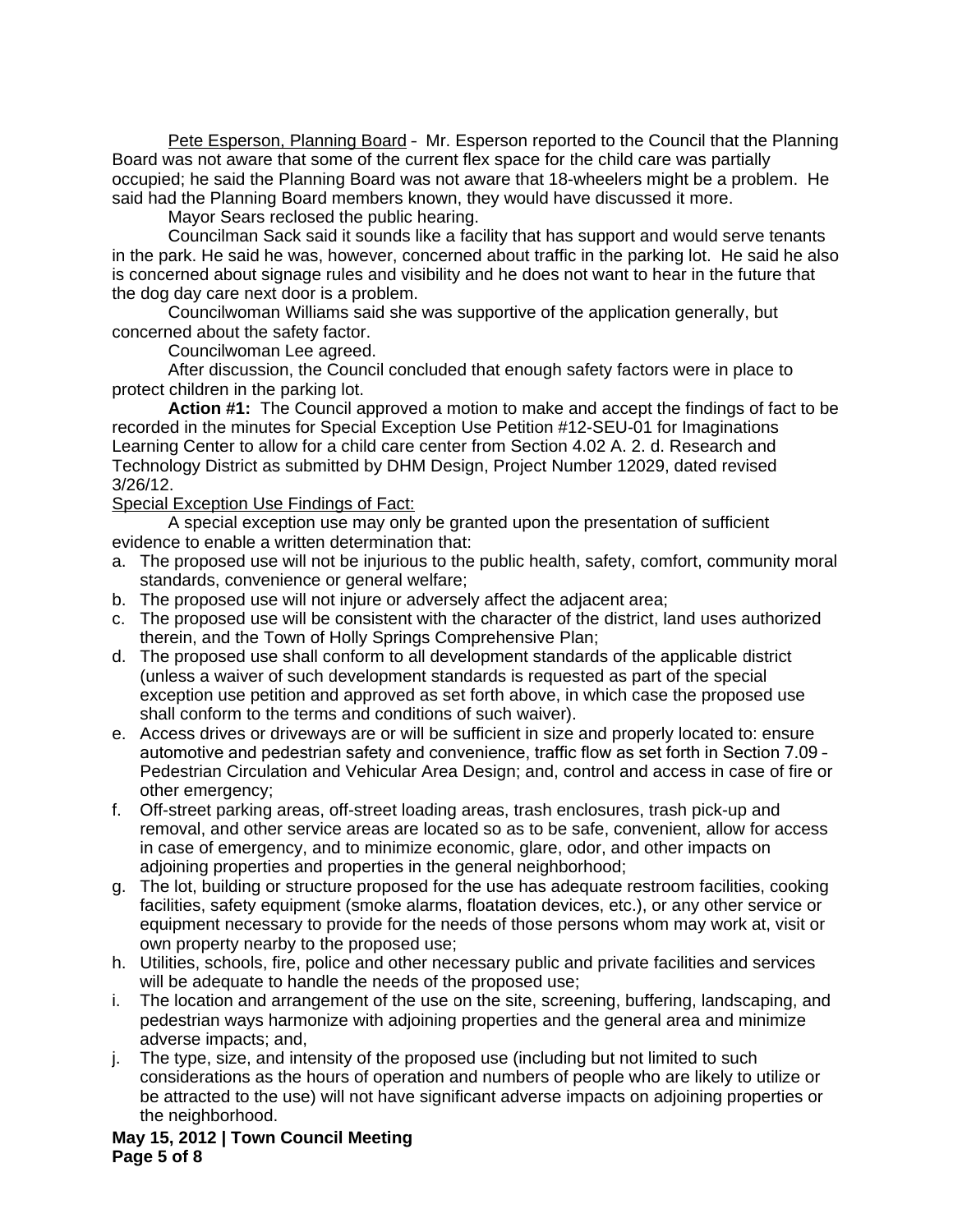**Motion By:** Sack **Second By:** VanFossen **Vote:** Unanimous *A* c*opy of Special Exception Use Petition 12-SEU-01 addressing the findings of fact is attached to these minutes.*

**Action #2:** Having made the necessary findings of fact, the Council approved a motion to approve Special Exception Use Petition #12-SEU-01 for Imaginations Learning Center as submitted by DHM Design, Project Number 12029, dated revised 3/26/12 with the following condition(s).

- 1. All previous approval conditions for Green Oaks Business Center will apply to this plan as well.
- 2. The use proposed includes a modification to the site plan that includes a fenced area that overlaps an existing access drive, an existing waterline easement and private storm drainage easement. The following conditions must be met for this area:
	- a. The pavement in this area is to remain intact so that it can be converted back to an access drive at the time that the tenant is no longer using the property.
	- b. This fenced area that is over the access drive may remain with the day care tenant but at the time a change of use or tenant occurs the drive must be converted back and the fence removed.
	- c. The easement must be able to be accessed at any time through a gate. Please provide details about what type of gate will be provided with construction drawings.
	- d. If the gate is to be locked, the town will need to have keys available 24/7 to allow access in the event of an emergency.
	- e. This fenced in area over the waterline easement may remain with the day care tenant but at the time a change of use or tenant occurs the fenced area must be converted back to a drive with full access to the easement.

## **Motion By:** Sack

**Second By:** Cobb **Vote:** Unanimous

**9. Consent Agenda:** The Council approved a motion to approve all items on the Consent Agenda. The motion carried following a motion by Councilman Sack, a second by Councilman VanFossen and a unanimous vote. The following actions were affected:

9a. Minutes - The Council approved minutes of the Council's regular meeting held May 1, 2012.

9b. Budget Amendments Report - The Council received a monthly report of amendments to the FY 2011-12 budget approved by the town manager. *A copy of the budget amendments report is attached to these minutes.*

9c. Budget Amendment, \$65,300 –TheCouncil adopted an amendment to the FY 2011-12 budget in the amount of \$65,300 to cover fuel and equipment repair costs. *A copy of the budget amendment is attached to these minutes.*

9d. Resolution 12-08 - The Council adopted Resolution 12-08 in support of the Town's application to the Main Street Solutions Fund program. *A copy of Resolution 12-08 is attached to these minutes.*

9e. Budget Amendment, \$100–TheCouncil adopted an amendment to the FY 2011-12 budget in the amount of \$100 to account for final insurance proceeds from Fire Station #2. *A copy of the budget amendment is attached to these minutes.*

9f. Budget Amendment, \$172,575 - The Council adopted an amendment to the FY 2011-12 budget in the amount of \$172,575 to move PSAP 911 funds to a special revenue fund. *A copy of the budget amendment is attached to these minutes.*

**May 15, 2012 | Town Council Meeting** 9g. Resolution 12-09 - The Council adopted Resolution 12-09 declaring a police vehicle

**Page 6 of 8**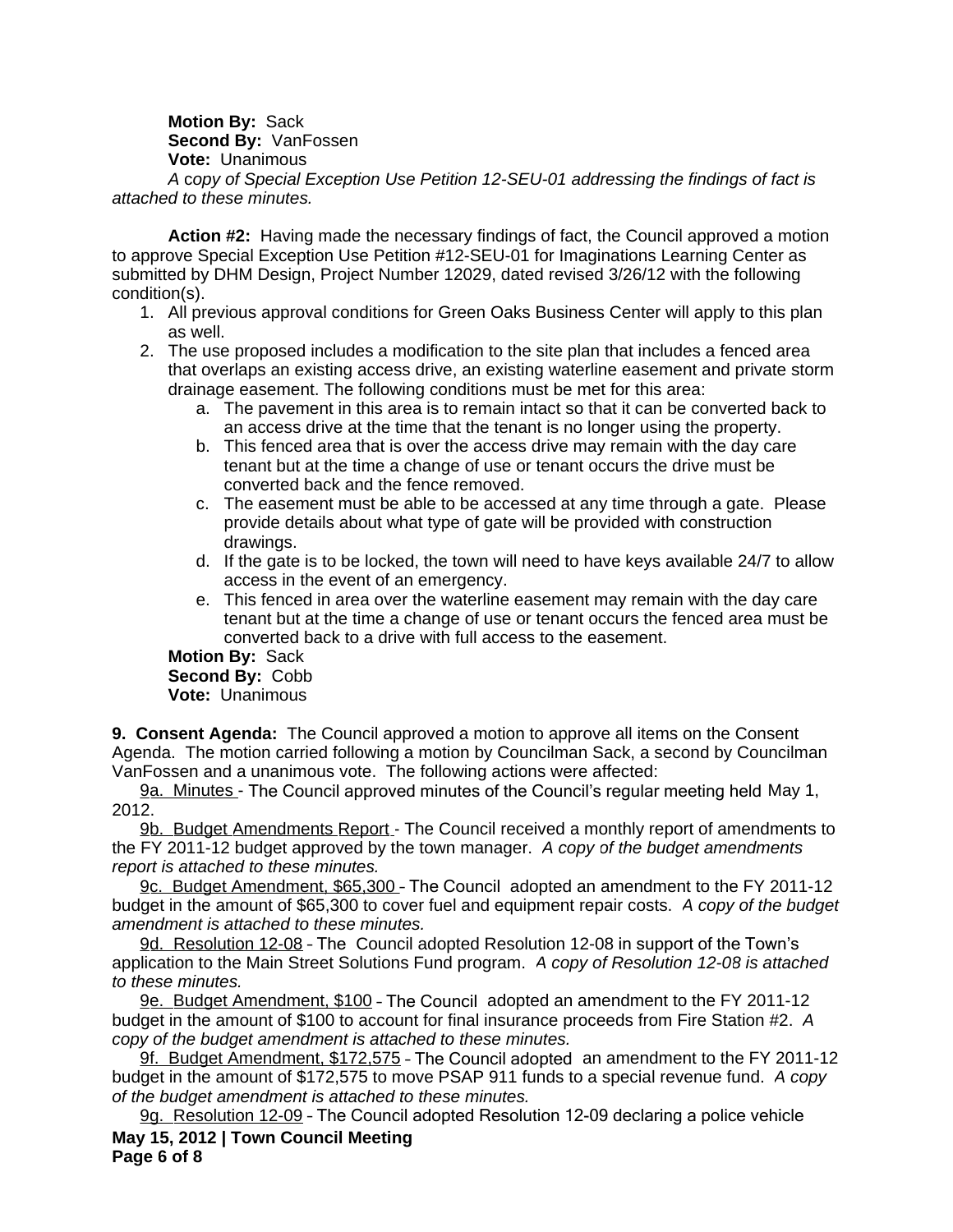surplus to the needs of the town. *A copy of Resolution 12-09 is attached to these minutes.*

**10a. Banking Services Proposal** – Mr. Boykin explained that the Town is in its last year of its curent banking contract. He presented bids received for the Town's next contract for banking services. He said of the five banking service proposals received, it appears that the proposal from Crescent State Bank would be the most favorable to the Town.

Mr. Boykin reviewed the tabulation of proposals, together with the Crescent State Bank proposal letter to the Council.

**Action:** The Council approved a motion to award a contract to Crescent State Bank for banking services.

**Motion By:** Cobb **Second By:** VanFossen **Vote:** Unanimous

**10b. Baucom Property** – Mr. Schifano explained that landowners of an approximate 150-acre tract have been in discussions with the Town's economic development department and management regarding possible development of the tract for business recruitment efforts. The tract straddles US 1 and is adjacent to the current Friendship site, which staff currently is working toward Department of Commerce site certification.

He said the agreement would provide that the Town would pay for survey costs (approximately \$9,000) for the tract for possible subdivision and recombination, after annexation. Currently the property owners have a forestry exemption on the tract, which they would like to maintain, so a rezoning request will not be made. The landowner will, however, make a voluntary annexation petition to the town for inclusion into the corporate limits.

**Action:** The Council approved a motion to approve a Memorandum of Understanding with the owners of property known as the Baucom tract.

**Motion By:** VanFossen **Second By:** Cobb **Vote:** Unanimous

**11. Other Business:** Councilman VanFossen said parks and recreation projects are stacking up and the town has fallen decades behind its park master plans. He said the Town held a bond referendum for the issuance of parks and recreation bonds, and voters were advised to one degree or another that there was a potential for a tax rate increase. The referendum passed.

He said if no tax rate increase is authorized, the bond issue debt would have to be funded from the General Fund at the risk of other much-needed capital projects, and he feels this would not be in the best interest of the Town and its residents.

Councilman VanFossen asked the Council to consider a motion to direct staff to prepare a budget for FY 2012-2013 with a 2.5-cent tax rate increase to be dedicated to parks and recreation improves as approved by voters.

Councilman Sack said a 2.5-cent increase would bring in \$817,000 in revenue, which would pay the debt on approximately \$11 million in issued bonds.

Councilwoman Williams said she felt that it is not the right time for a tax rate increase for some folks and for some businesses.

**Action:** The Council approved a motion to direct the town manager to prepare a budget with a 2.5-cent tax rate increase to be dedicated to retiring debt from the issue of parks and recreation bonds.

**Motion by:** VanFossen **Second by:** Sack

**Vote:** The motion followed a 3-2 vote. Councilmen VanFossen, Sack and Cobb voted for the motion. Councilwomen Williams and Lee voted against.

**May 15, 2012 | Town Council Meeting Page 7 of 8**